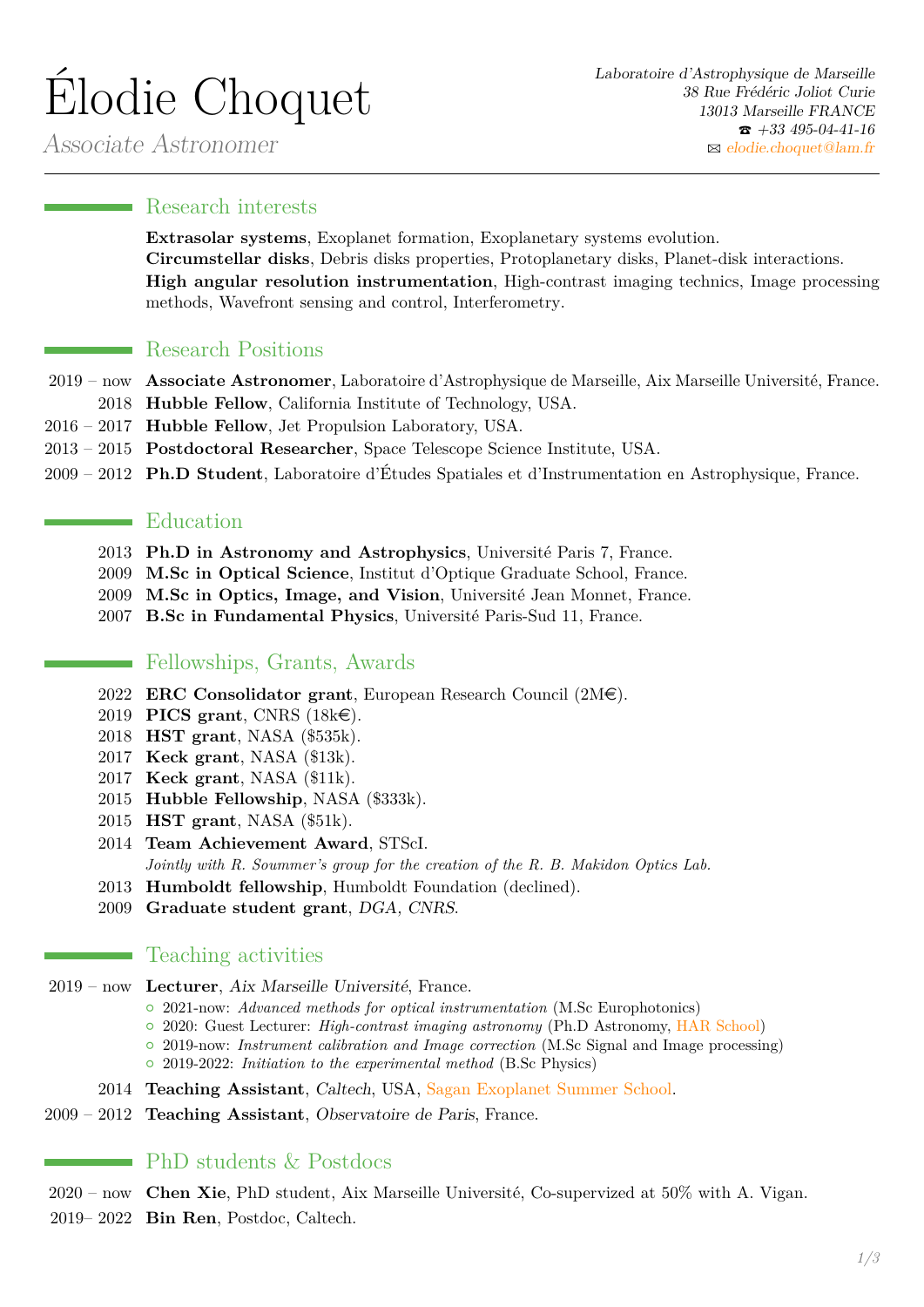#### Professional Services

- 2021 now President of the ASHRA national Scientific Committee.
- 2021 now Member of the Technological Facilities Board for the Institut Origine Marseille
- 2020 now Member of the national Exoplanet Committee (ASHRA representative).
- 2020 now Member of the ASHRA national Scientific Committee.
- 2019 now Member of the LAM Scientific Committee.

#### Commissions of Trust

- 2022 External Reviewer, HST proposals, Cycle 30.
- 2021 Review panel member JWST proposals, Cycle 1.
- 2020 PhD examiner for R. Laugier (OCA / Laboratoire Lagrange, Nice).
- 2019 2020 Review panel member, ESA [Voyage 2050](https://www.cosmos.esa.int/web/voyage-2050) Science Program, Topical Team 3.
- 2017 2019 External Reviewer, HST proposals, Cycles 24, 25, 26, 27.
- $2017$  now Referee for ApJ and A&A.
- 2015 2017 Reviewer for the [NASA Earth and Space Science Fellowship](https://science.nasa.gov/researchers/sara/grant-stats/nasa-earth-and-space-science-fellowship-nessf-selections) Graduate program.

#### Memberships of Scientific Societies

- 2021 now Member of the International Astronomical Union (IAU)
- 2020 now Member of the Société Française d'Astronomie et d'Astrophysique (SF2A)
- 2020 now Member of the European Astronomical Society (EAS)
- 2013 2018 Member of the American Astronomical Society (AAS)
- 2016 now Member of the [ExoPAG](https://exoplanets.nasa.gov/exep/exopag/overview/) Study Analysis Group 19.
- 2013 2015 Member of the ExoPAG Study Analysis Group 9.

|  | <b>Observing Programs</b> |
|--|---------------------------|
|  |                           |

#### Strategic Co-I

2017 **JWST strategic Cycle 1 programs**. ERS program, 55h (PI: S. Hinkley): É. Choquet co-lead of the Disk Imaging Package (25h). GTO program, 60h (PI: M. Ressler): É. Choquet in charge of the exoplanets imaging part (19h).

Programs as PI

| 2020  | <b>HST GO program</b> , 16 orbits.                                                                  |
|-------|-----------------------------------------------------------------------------------------------------|
|       | Witnessing giant planet formation in action: a unique view of the emblematic PDS 70 system with HST |
|       | 2020A ESO VLTI program, 12h.                                                                        |
|       | Imaging the inner regions of the intriguing AU Mic extrasolar system                                |
|       | 2018B Caltech Keck program, 0.5 night.                                                              |
|       | Giant Planets $\mathcal C$ Brown Dwarfs in the Pleiades                                             |
|       | 2017 HST GO program, 39 orbits.                                                                     |
|       | Debris Disk Characterization through Spectral Types: Deep Visible-Light Imaging of 9 Systems        |
|       | 2017B ESO VLT program, 3h.                                                                          |
|       | Unambiguous Water-Ice Identification in HD 32297's debris disk                                      |
| 2017B | <b>NASA Keck program</b> , 1 night.                                                                 |
|       | Follow-up of Planet and Brown Dwarf Candidates Discovered in the NICMOS Archive                     |
|       | 2017A NASA Keck program, 1 night.                                                                   |
|       | Follow-up of Planet and Brown Dwarf Candidates Discovered in the NICMOS Archive                     |
|       | 2014 HST GO program, 4 orbits.                                                                      |
|       | STIS coronagraphy of a debris disk newly discovered around a young M dwarf                          |
|       | 2014 ESO VLTI program, 1 night.                                                                     |
|       | Observing the close environment of the high-mass X-ray binary Vela $X$ -1 in the mid-IR             |
| 2012  | NOAO CHARA program, 6 nights.                                                                       |
|       | Systematic analysis of the accretion process in high-mass binaries                                  |
|       |                                                                                                     |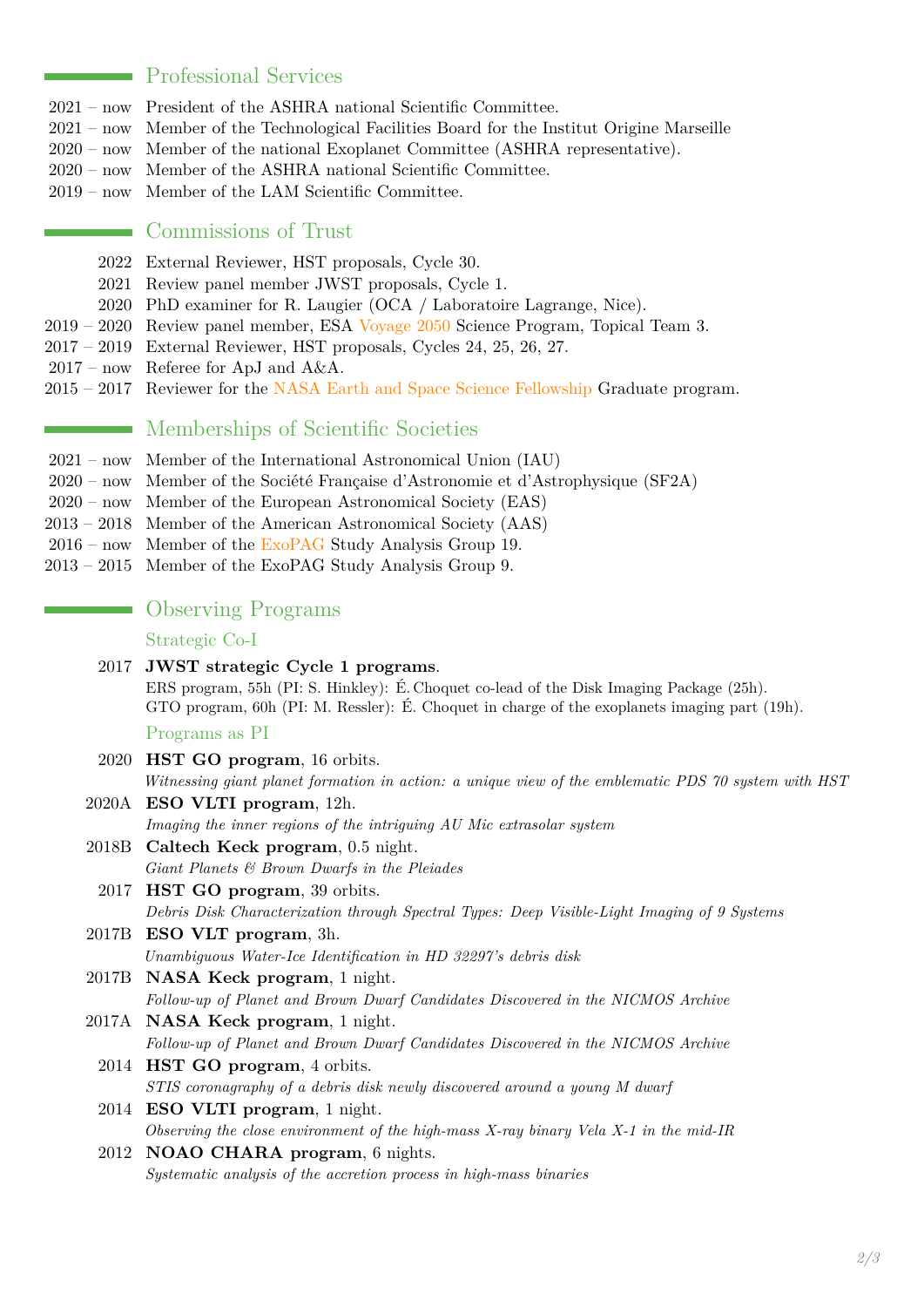### Communications

#### Invited Talks

- Jan. 2018 AAS conference, [JWST Town Hall,](https://jwst.stsci.edu/news-events/events/events-area/stsci-events-listing-container/american-astronomical-society-231st-meeting-1?mwc=4) National Harbor.
- Nov. 2017 *Sagan/Michelson Fellows Symposium*, Caltech.
- Mar. 2017 *Hubble Fellow Symposium*, STScI [\(webcast\)](https://webcast.stsci.edu/webcast/detail.xhtml?talkid=5473&parent=1).
- Nov. 2016 Invited Review at the *[High Contrast Imaging in Space](https://jwst.stsci.edu/news-events/events/events-area/stsci-events-listing-container/high-contrasting-imaging-in-space?mwc=-1)* Conference, STScI [\(webcast\)](https://webcast.stsci.edu/webcast/detail.xhtml?talkid=5327&parent=1).
- <span id="page-2-0"></span>Mar. 2016 *Hubble Fellow Symposium*, STScI [\(webcast\)](https://webcast.stsci.edu/webcast/detail.xhtml?talkid=4906&parent=1).

#### Scientific animation

- 2021 SOC co-chair, *[Symposium S6](https://eas.unige.ch/EAS2021/session.jsp?id=S6)* , EAS annual meeting (virtual meeting).
- 2020 Co-convener, *[EXO9](https://meetingorganizer.copernicus.org/EPSC2020/session/38489)* Session, [Europlanet Science Congress](https://www.epsc2020.eu/) (virtual meeting).
- 2020 SOC member, *[Symposium S1](https://eas.unige.ch/EAS2020/session.jsp?id=S1)* , EAS annual meeting (virtual meeting).
- 2019 SOC member, *[AO4Astro](https://www.lam.fr/recherche-14/r-d-optics-group/workshops/article/ao4astro-marseille-2019)* Workshop (Marseille, France).
- 2018 SOC member, *[Pasadena Astronomy Postdoc Retreat](https://papretreat.github.io/papr2018/)* (Lake Arrowhead, USA).
- 2017 SOC member, *[ExSoCal](http://nexsci.caltech.edu/conferences/2017/exsocal/)* conference (Pasadena, USA).
- 2014 SOC member, *[Habitable Worlds Across Time and Space](http://www.stsci.edu/institute/conference/habitable-worlds)* symposium (Baltimore, USA).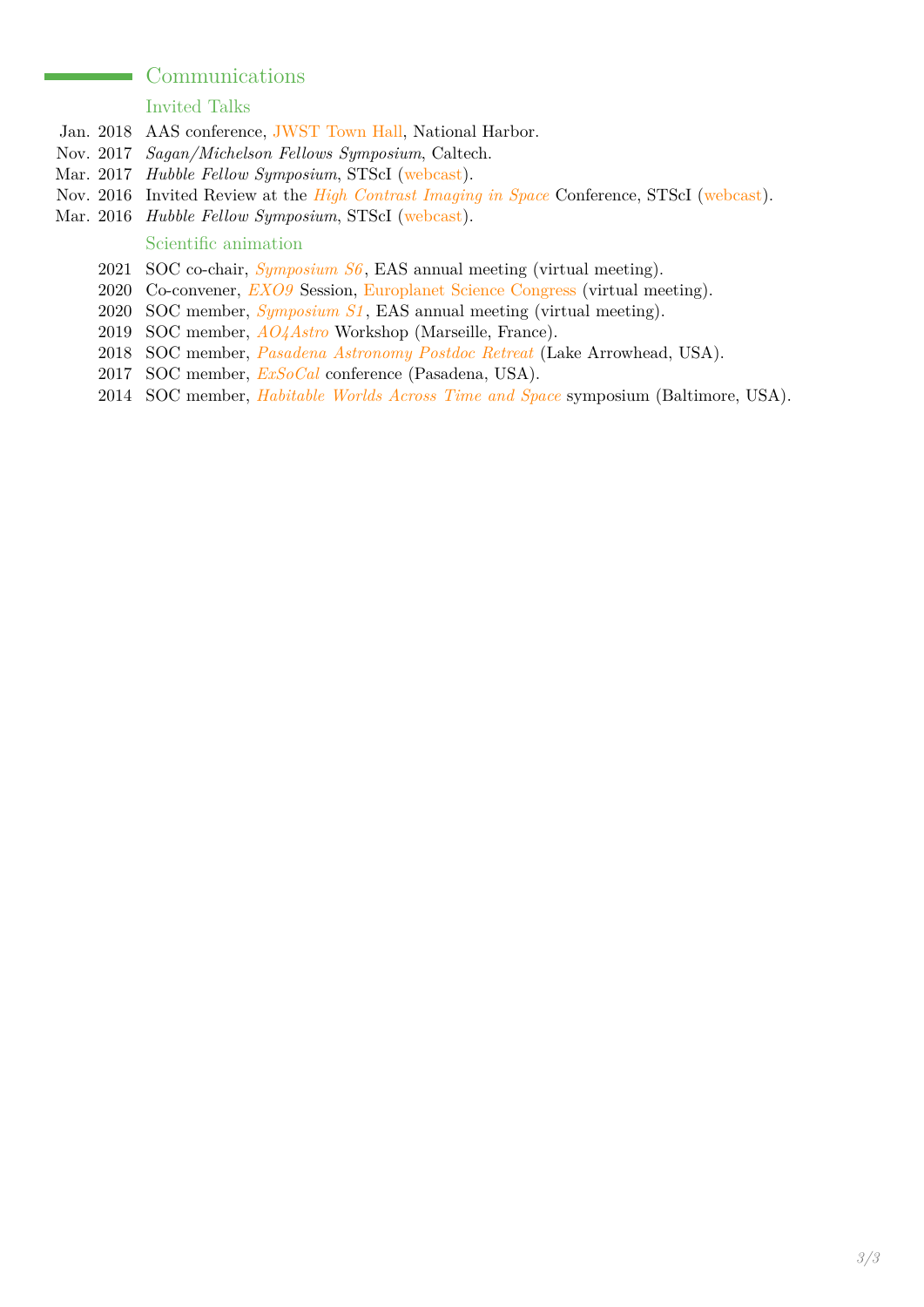# **Arthur Vigan**

**Chargé de Recherche au CNRS Groupe Systèmes Planétaires Laboratoire d'Astrophysique de Marseille Groupe R&D en instrumentation**

ORCID : 0000-0002-5902-7828 arthur.vigan@lam.fr Tel : +33.4.95.04.41.65 http://astro.vigan.fr/

Date of birth: 17/08/1983



|      | <b>EDUCATION</b>                                                                  |
|------|-----------------------------------------------------------------------------------|
| 2018 | Habilitation à Diriger des Recherches (HDR), Aix-Marseille Université             |
| 2010 | PhD Thesis, Aix-Marseille Université. Supervision : Maud Langlois & Claire Moutou |
| 2006 | Master "Optique, Vision, Signal", Université Jean Monnet, St Etienne              |
| 2006 | Optical engineering degree, Institut d'Optique Graduate School, Orsay             |
|      | <b>CURRENT AND PREVIOUS POSITIONS</b>                                             |

| 2013 – todav  | CRCN at CNRS, Laboratoire d'Astrophysique de Marseille                  |
|---------------|-------------------------------------------------------------------------|
| 2015          | <b>Operation Staff Astronomer, European Southern Observatory, Chile</b> |
| $2012 - 2013$ | Postdoctoral position, Laboratoire d'Astrophysique de Marseille         |
| 2012          | Invited researcher CRAL (Lyon, France) for one month                    |
| $2010 - 2012$ | Associate Research Fellow, University of Exeter (UK)                    |

# 2020-22 PI INSU-CSAA : Building HiRISE 75 k€ **2017 PI ERC StG HiRISE : coupling SPHERE and CRIRES+ at the VLT 1500 k€** 2017 PI LAM : incentive funding  $4k\epsilon$  $2014$  Co-I CNES : postdoctoral funding for Roxanne Ligi 56 k  $\epsilon$ 2014 PI Région PACA : ASOREX project on wavefront control 60 k€ 2013 PI LAM : manufacturing of the SLLC apodiser for SPHERE  $10 k \in$ Regular Co-I Grants from French national programs  $S^2$  is the several k $\epsilon$ /an *RESEARCH GRANTS*

#### *AWARDS AND DISTINCTIONS*

| 2021 | <b>CNRS Bronze Medal (national award)</b> |
|------|-------------------------------------------|
|------|-------------------------------------------|

- 2014 CNRS prize for scientific excellence
- 2015 Research grant from the City of Marseille

#### *INVITED SEMINARS AND PRESENTATIONS*

More than 40 oral contributions in conference, workshops or seminars in various institutes, including a dozen invited contributions.

Main invited contributions: Uppsala University, 2021 • MPIA, 2020 • ETH Zürich, 2020 • Workshop AO4ASTRO, 2019 • University of Göttingen 2019 • CEA Saclay 2019 • Conference *"Combining HRS and HIC for exoplanet characterization"*, Caltech 2018 • ESO *Thirty Minutes Talk* 2018 • University of Exeter 2017 • Caltech 2017 • Universidad de Valparaiso 2015 • STScI colloquium 2015 • CFHT 2013.

#### *MAJOR COLLABORATIONS AND PROJECTS APOINTMENTS*

2019 – today Co-I of the SPHERE+ upgrade project

**2017 – today Associate member in the RST/CGI Science Working Group**

**2017 – today PI of the ERC StG HiRISE project to couple VLT/SPHERE and VLT/CRIRES+.** Main